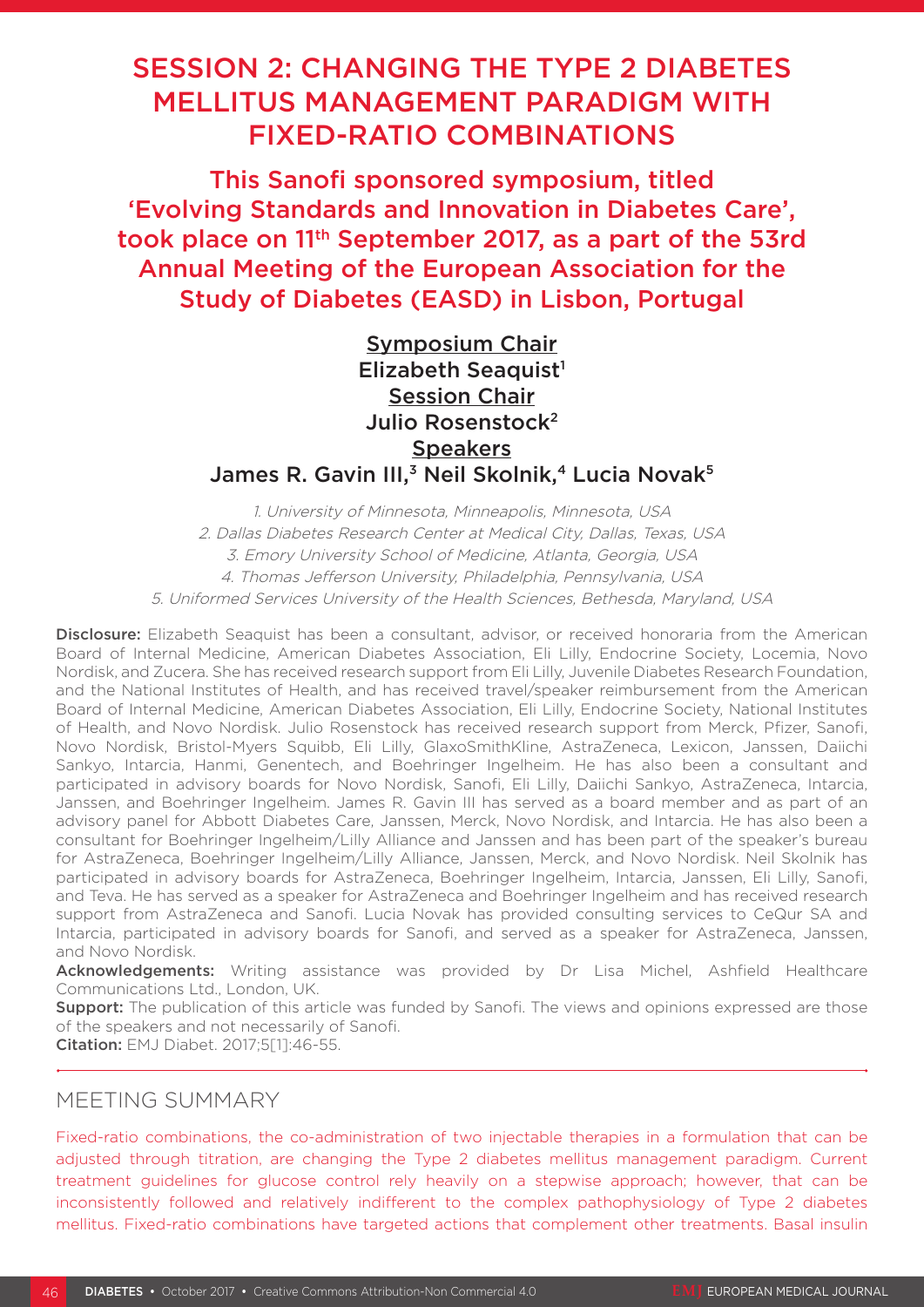plus a glucagon-like peptide 1 receptor agonist (GLP-1 RA) represent one such combination that offers an efficacious approach to control both fasting and postprandial glucose, key determinants of glycaemic and clinical outcomes.

Two fixed-ratio combinations, insulin glargine 100 U/mL plus lixisenatide (iGlarLixi) and insulin degludec plus liraglutide (IDegLira), are currently available in the European Union (EU) and USA. Clinical evidence from pivotal, Phase III trials with iGlarLixi and IDegLira have demonstrated their robust glycated haemoglobin (HbA1c)-lowering effects, which are associated with mitigation of side effects commonly experienced with the individual components, including basal insulin-related body weight gain and GLP-1-related gastrointestinal adverse events. The spectrum of clinical benefits associated with these titratable fixed-ratio combinations may offer a more compelling case for earlier and effective use of these therapies that better addresses the complex underlying pathophysiology of Type 2 diabetes mellitus.

### Symposium Overview

### Doctor Elizabeth Seaquist

Diabetes care is evolving. Advances in our understanding of diabetes pathophysiology and treatment now permit individualised therapy based on patient-centred treatment plans that provide the best evidence-based therapies, while minimising personal burden. This personalised approach to treatment requires that therapeutic goals go beyond glycated haemoglobin control to include patient identified outcomes of value such as side effects, cost, and minimal interference with daily living.

# Introduction

### Doctor Julio Rosenstock

Fixed-dose oral and fixed-ratio injectable combinations of basal insulin plus a glucagonlike peptide 1 receptor agonist are changing the Type 2 diabetes mellitus management paradigm. Conceptually, a fixed-dose or fixed-ratio combination should exhibit the following characteristics:

- Components should exhibit complementary actions.
- Glycaemic control should be better than with each individual component.
- Combined doses may be lower than each individual component alone.
- Side effects should not be increased and ideally be mitigated.
- Treatment is simplified and may improve adherence and persistence.
- Cost should be lower than the sum of the costs of each individual component.

Fixed-dose combinations represent the co-administration of two oral antihyperglycaemic therapies in the same tablet formulation.

Numerous fixed-dose combinations are currently available, including metformin plus sodium-glucose cotransporter 2 (SGLT2) inhibitor formulations. However, the fixed-dose nature of these combinations means that adjustments are limited by tablet options. Fixed-ratio combinations represent the co-administration of two injectable therapies in the same injection, which can be adjusted through titration. These formulations offer the ability to titrate doses in accordance with the individual response and tolerance.

Two approved fixed-ratio combinations, iGlarLixi and IDegLira, are currently available. In Europe, iGlarLixi and IDegLira are indicated for adults with Type 2 diabetes mellitus inadequately controlled with oral antidiabetic drugs (OAD),<sup>1,2</sup> while in the USA, iGlarLixi and IDegLira are indicated for adults with Type 2 diabetes mellitus inadequately controlled with basal insulin.<sup>3,4</sup> Regulatory approval of iGlarLixi and IDegLira in the OAD-failure population was supported by evidence from the pivotal Phase III trials LixiLan-O and DUAL I,<sup>5,6</sup> respectively, while approval in the basal insulin-failure population was supported by evidence from the LixiLan-L and DUAL II trials,<sup>7,8</sup> respectively.

The design of the LixiLan and DUAL programmes was relatively similar, with the exception of a few key differences; the LixiLan trial contained a titration lead-in period, whereas the DUAL trials did not, and fasting plasma glucose targets were modestly higher in the LixiLan versus DUAL trials.<sup>5-8</sup> Data from the LixiLan-O and DUAL I trials revealed study populations with generally comparable characteristics, with the exception that the LixiLan-O population was slightly older and had diabetes for longer.5,6 Importantly, the studies demonstrated robust and comparable HbA1clowering with both iGlarLixi and IDegLira (final HbA1c: 6.5% and 6.4%, respectively). Similarly, LixiLan-L and DUAL II enrolled comparable patient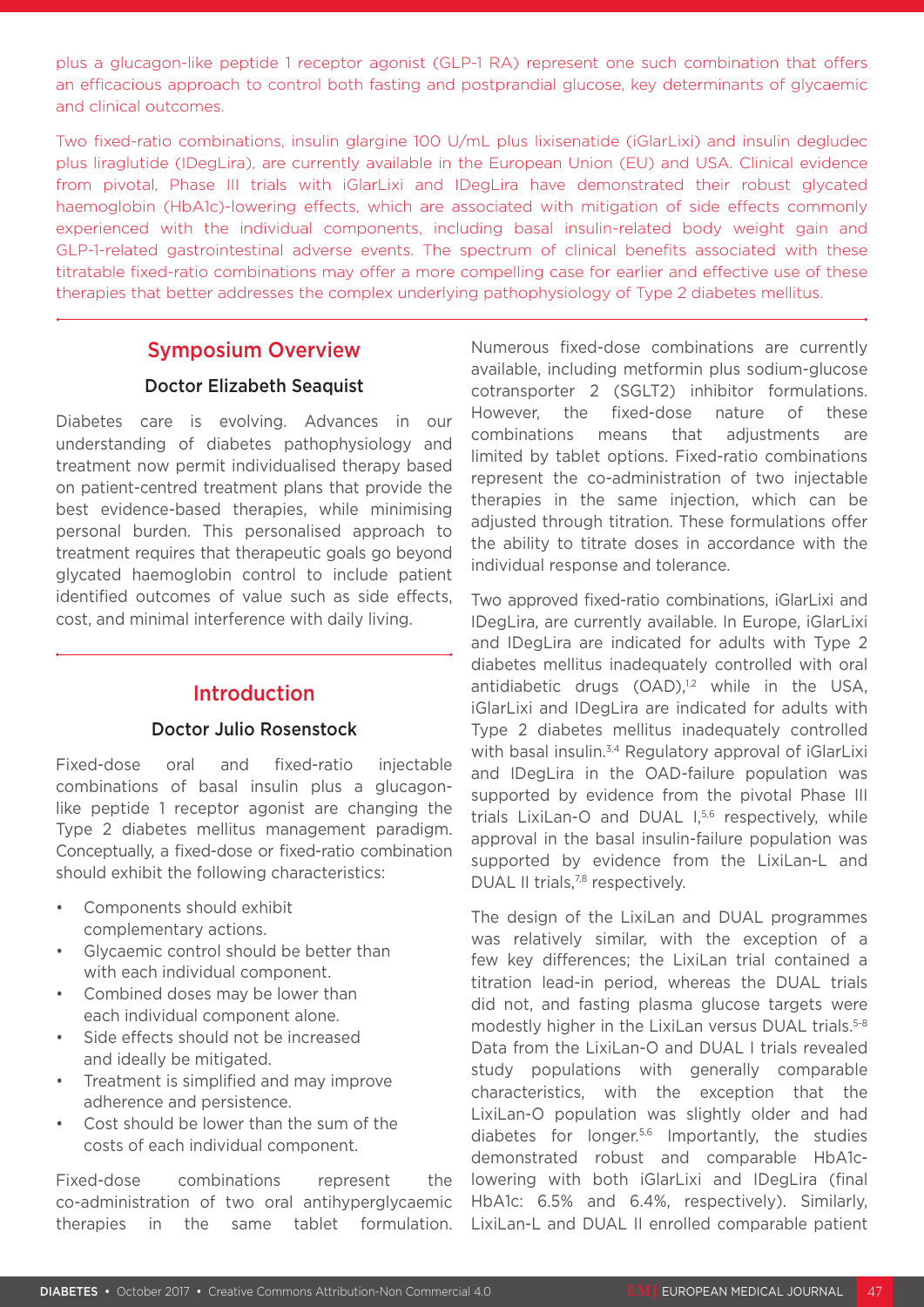populations and, despite differences in study design (i.e. the lack of a titration lead-in period in DUAL II), demonstrated robust and comparable reductions in HbA1c (final HbA1c: 6.9% in both trials).<sup>7,8</sup> Taken together, evidence from the LixiLan and DUAL programmes demonstrated that fixed-ratio co-formulations of a basal insulin and GLP-1 RA provide robust glycaemic control with a favourable safety profile, by mitigating side effects of each component, and with no increased regimen complexity.

# A Matter of Urgency: Simultaneous Intensification with Fixed Ratio Combinations

### Doctor James R. Gavin III

#### **Key Points**

- The sequential approach to Type 2 diabetes mellitus management is compounded by substantial clinical inertia at each intensification step.
- Many individuals do not achieve their glycaemic targets despite optimised treatment with multiple OAD and/or injectable therapies.
- Persistent postprandial hyperglycaemia, a predictor of cardiovascular mortality, represents an unmet need in the management of patients with Type 2 diabetes mellitus.
- Fixed-ratio combinations of a basal insulin plus GLP-1 RA provide a means to target both fasting and postprandial glucose levels.
- Basal insulin/GLP-1 RA combinations offer significant clinical benefits to patients, including improved glycaemic control and mitigation of the side effects commonly experienced with the individual components.
- Compared with the sequential approach, simultaneous intensification with a fixed-ratio combination in patients failing oral therapy may serve to maximise the benefits of the fixed-ratio combination and mitigate the risk of clinical inertia.

There is an urgent need for simultaneous treatment intensification in patients with Type 2 diabetes mellitus. Many individuals do not achieve their glycaemic targets despite optimised treatment with multiple OAD and/or insulin or other injectable therapies.<sup>9</sup> Evidence from the European PANORAMA study, a cross-sectional analysis of glycaemic control data collected in 5,817 patients

with Type 2 diabetes mellitus aged ≥40 years, showed that up to ~40% of patients were not at HbA1c target (≤7.0%).<sup>9</sup>

Furthermore, the proportion of patients who achieved an HbA1c ≤7.0% decreased with increasing treatment complexity (76.1% in patients receiving one OAD versus 36.1% in patients receiving injectable therapy). This lack of glycaemic control is due, in part, to the sequential treatment approach, which is compounded by substantial clinical inertia at each intensification step. Clinical data indicate that the median time from OAD treatment initiation to the addition of a second OAD is 1.6–2.9 years, while the time to addition of a third OAD is 6.9–7.2 years. A further 6.0–7.1-year delay exists before intensification with insulin.<sup>10</sup> A persistent problem and unmet need in Type 2 diabetes mellitus treatment is how best to manage the postprandial hyperglycaemia that precedes fasting hyperglycaemia during disease progression. Both basal and postprandial elevations contribute to the hyperglycaemic exposure of diabetes. However, current therapies are predominantly effective in controlling the basal component.<sup>11</sup> Findings from prospective, cohort studies show that postprandial hyperglycaemia is an independent predictor of mortality outcomes in patients with pre and overt diabetes,12,13 while an abundance of studies have reported a link between postprandial blood glucose levels and cardiovascular mortality.12-15

Fixed-ratio combinations could potentially offer a number of benefits to patients. These include earlier achievement and greater persistence of glycaemic and other therapeutic goals, and a potential reduction in the risk of side effects with lower doses of the combined drugs versus uptitration of single doses. Fixed-ratio combinations may help to address the multiple physiologic defects associated with Type 2 diabetes mellitus. Furthermore, these formulations may potentially delay underlying disease progression and diseaserelated vascular complications. The mode of action of basal insulins, to predominantly provide fasting glucose control, is complementary to the postprandial glucose control provided by GLP-1 RA. Together, these anti-hyperglycaemic agents offer a complementary approach to glycaemic control that may help address the postprandial element of hyperglycaemia that persistently limits current diabetes therapies.16,17 Two basal insulin/GLP-1 RA fixed-ratio combinations have been approved to date: iGlarLixi and IDegLira.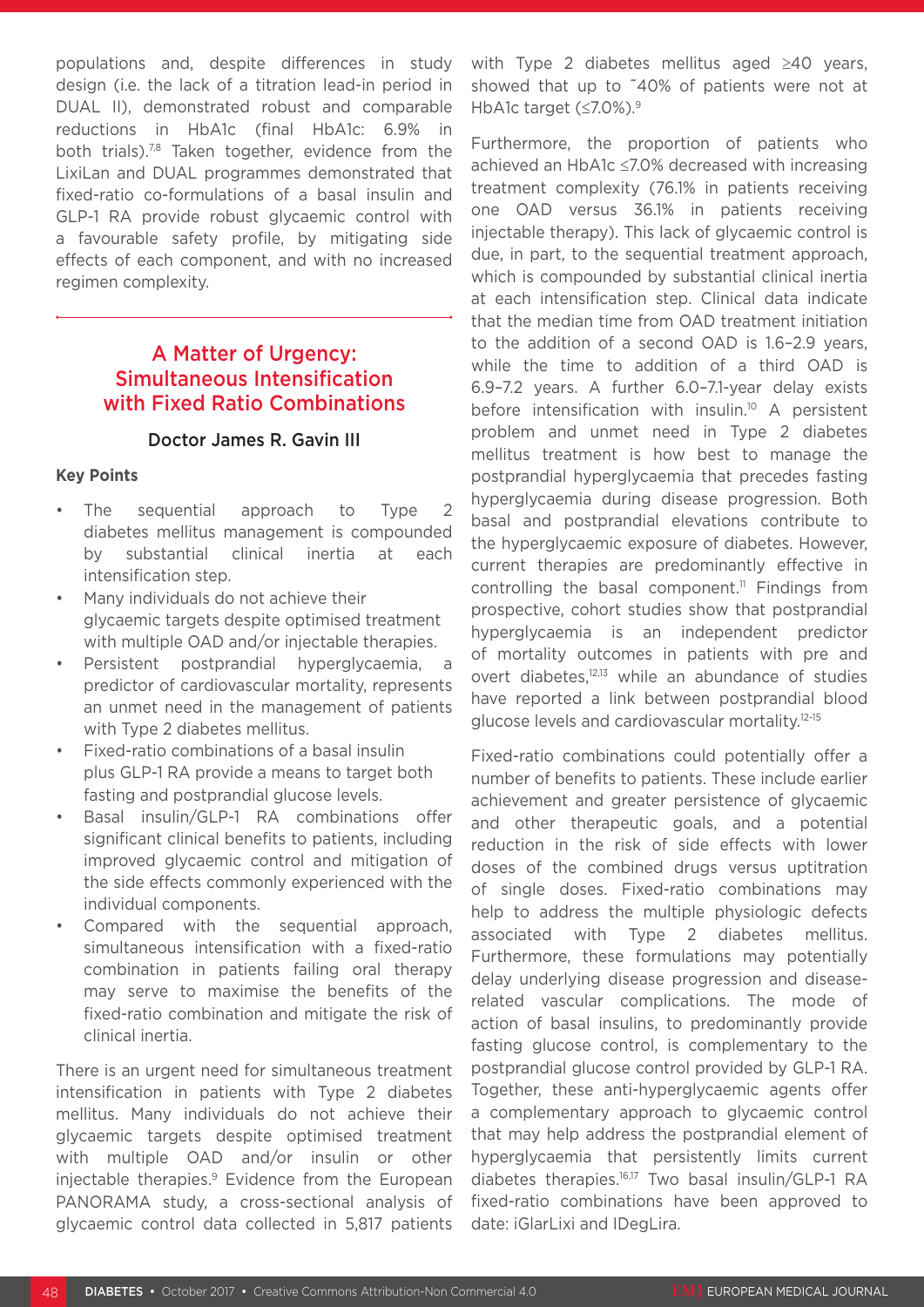### **Evidence for Fixed-Ratio Basal Insulin/ Glucagon-like Peptide 1 Receptor Agonist Combination Therapy**

The efficacy and safety of iGlarLixi was established in the LixiLan-O trial, which demonstrated that iGlarLixi was associated with a superior HbA1c reduction compared with its individual components, insulin glargine 100 U/mL and lixisenatide (1.6% versus 1.3% and 0.9%, respectively; p<0.0001).<sup>5</sup> In addition, iGlarLixi was associated with greater reductions in 2-hour postprandial glucose levels compared with insulin glargine 100 U/mL or lixisenatide alone.5 A significantly greater proportion of patients achieved an HbA1c target <7% with iGlarLixi than with insulin glargine 100 U/mL and lixisenatide (74% versus 59% and 33%, respectively; p<0.0001).5 Modest weight loss was observed with the iGlarLixi arm (0.3 kg), compared with weight gain (1.1 kg) in the insulin glargine 100 U/mL arm, while the incidence of hypoglycaemia was comparable between both arms.5 In patients with a baseline HbA1c of ≤9% and those who were receiving ≥2 OAD at baseline, iGlarLixi was associated with robust and significantly superior HbA1c-lowering (p≤0.03), and a greater proportion of patients achieving glycaemic goal (HbA1c <7%), compared with its individual components.18,19

Together, these data indicate that patients with advanced disease, including those in whom an injectable therapy may be considered, are well suited to the effects of iGlarLixi. In terms of safety and tolerability, the slow titration of the fixed-ratio combination resulted in fewer gastrointestinal (GI) events and a reduced incidence of discontinuation due to GI events with iGlarLixi versus insulin glargine 100 U/mL and lixisenatide given as monocomponents.5 Evaluation of IDegLira in the DUAL I trial produced comparable results to those observed with iGlarLixi. Analyses of DUAL I showed that IDegLira was associated with superior HbA1c reduction compared with insulin degludec or liraglutide alone (1.9% versus 1.4% and 1.3%, respectively; p<0.0001).<sup>6</sup> In addition, a significantly greater proportion of patients achieved an HbA1c <7% with IDegLira than its individual components (p<0.0001).6 In terms of body weight change, IDegLira treatment was associated with weight loss (0.5 kg) versus weight gain in the insulin degludec arm (1.6 kg).6

Evaluation of iGlarLixi in LixiLan-L showed iGlarLixi versus insulin glargine 100 U/mL was associated with superior HbA1c reduction (1.1% versus 0.6%; p<0.0001), a robust reduction in 2-hour postprandial glucose and fasting plasma glucose levels, a higher proportion of patients at HbA1c targets (p<0.0001), weight loss, and no increased risk of hypoglycaemia.7 Similarly in DUAL II, IDegLira compared with insulin degludec was associated with superior HbA1c-lowering, a greater proportion of patients at HbA1c targets, and weight loss.<sup>8</sup>

Taken together, these data highlight the numerous clinical benefits that fixed-ratio combinations of a basal insulin and a GLP-1 RA can potentially offer, including simultaneous targeting of both fasting plasma glucose and postprandial glucose, substantial reductions in the side effects of the mono-components, and no increase in the risk of hypoglycaemia compared with basal insulin. For patients who are struggling to manage their disease, there is an urgent need for earlier, intensive glycaemic control. Indeed, post-hoc analyses of 4,119 patients from the ACCORD<sup>20</sup> study demonstrated that early glycaemic goal attainment is predictive of persistent and improved glycaemic control.

Conversely, a global study of 40,627 patients with Type 2 diabetes mellitus initiating basal insulin showed that failure to achieve HbA1c ≤7% at 3 months post initiation was associated with an increased risk of failing to achieve this target at 24 months (odds ratio: 3.70; 95% confidence interval  $[CI]: 3.41-4.00$ ).<sup>21</sup> In the LixiLan-O trial, patients treated with iGlarLixi were more likely to achieve early HbA1c control; time to target HbA1c <7% was 85 days with iGlarLixi, 166 days with insulin glargine 100 U/mL, and 218 days with lixisenatide.<sup>22</sup>

In summary, fixed-ratio combinations offer significant clinical benefits. Compared with sequential intensification, simultaneous intensification with a fixed-ratio combination in patients failing oral therapy may serve to maximise the benefits of the fixed-ratio combination and mitigate the risk of clinical inertia. iGlarLixi is also associated with earlier achievement of HbA1c targets, a predictor of long-term control.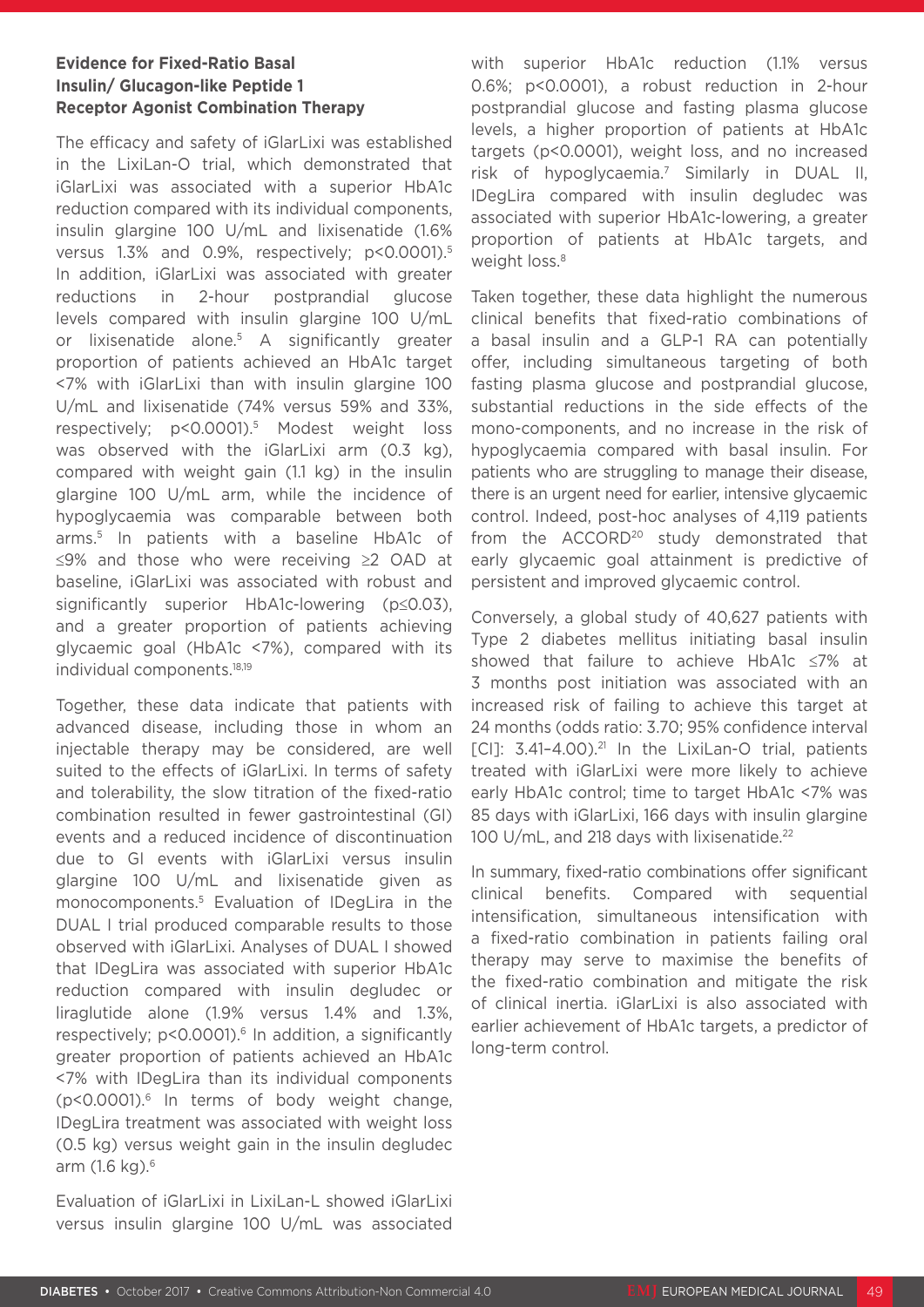# Who Can Benefit and How to Use: Assessing Clinical Utility

### Doctor Neil Skolnik and Ms Lucia Novak

### **Key Points**

- Fixed-ratio combinations offer a simple and efficacious therapeutic approach for advancing therapy in patients with Type 2 diabetes mellitus
- Practical considerations when initiating a patient on a fixed-ratio combination include providing education on the causes and duration of potential side effects, as well as how to minimise the likelihood of these events occurring
- Such practical support will help patients to successfully initiate and persist with their fixedratio combination treatment

The body of clinical evidence that supports the efficacy and safety of fixed-ratio combinations indicates that they offer an efficacious therapeutic approach that may reduce treatment complexity.<sup>5-8,10,23</sup>

### **How to Initiate Fixed-Ratio Combinations**

iGlarLixi is available in two dose pens, the 10–40 U pen and the 30–60 U pen, which deliver 10–40 U insulin glargine 100 U/mL plus 5–20 µg/day lixisenatide and 30–60 U insulin glargine 100 U/mL plus 10-20 µg/day lixisenatide, respectively.<sup>1,3</sup> IDegLira is supplied in a single, multiple-dose pen with a maximum permitted dose of 50 U insulin degludec and 1.8 mg liraglutide.<sup>2,4</sup> The starting dose of iGlarLixi or IDegLira is dependent upon the patient's basal insulin experience. For iGlarLixi, patients who are insulin-naïve or receiving basal insulin therapy at a dose of <30 U/day should start treatment on the 10–40 U pen. Patients who are basal insulin experienced and receiving >30 U/day should start treatment on the 30–60 U pen.1,3 For IDegLira, insulin-naïve patients would initiate treatment at a dose of 10 U, and basal insulin experienced patients (irrespective of their existing insulin dose) should initiate treatment at a dose of 16 U.2,4 Dosing of iGlarLixi and IDegLira is conducted in accordance with the patient's basal insulin needs. Titration of iGlarLixi and IDegLira doses is based on fasting self-monitored plasma glucose levels and slow uptitration. This slow titration means that increases in the corresponding dose of the GLP-1 RA component are gradual and relatively small.

### **Patient Education: Practical Considerations**

To ensure successful initiation and persistence with fixed-ratio combination therapies, it is important to discuss treatment expectations with patients before beginning treatment to provide them with the tools and understanding they require in order to overcome any potential barriers that they may experience with these medications. Common complications associated with GLP-1 RA treatment are the occurrence of GI events, specifically nausea and vomiting.<sup>5-8</sup> The increased satiety and slowed gastric emptying produced by these agents may lead to an increased sense of fullness that some patients who are new to GLP-1 RA are not accustomed to experiencing. As a result, this could potentially lead to premature treatment discontinuation.24 In light of this, it is important to highlight to patients that the nausea associated with fixed-ratio combination therapy is usually transient in nature. It is also important to highlight the benefits of fixed-ratio combinations, such as the mitigation of weight gain that can be associated with basal insulin therapy.

Another approach to help patients initiate and persist with their fixed-ratio combination therapy could be to suggest changes to their behaviour.<sup>24</sup> For example, the risk of experiencing GI events can be minimised through slow titration of the dose. Meals containing a high fat content may slow gastric emptying further and contribute to the worsening of nausea symptoms. Therefore, reducing fat intake, mindful eating (i.e. eating slowly and stopping eating when fullness is first sensed), and decreasing portion sizes may also help to reduce the likelihood of experiencing nausea.

#### **Take Home Messages**

Fixed-ratio combinations offer a simple and effective therapeutic approach for advancing therapy in patients with Type 2 diabetes mellitus. Efforts to provide patients with supporting education will help patients to successfully initiate and persist with these therapies.

# Reflections on Injectables for Type 2 Diabetes Mellitus: Let's Move On!

### Doctor Julio Rosenstock

#### **Key Points**

Current clinical quidelines advocate the use of injectable glucose-lowering agents when metformin alone, or in combination with additional OAD, fails to achieve individualised glycaemic goals.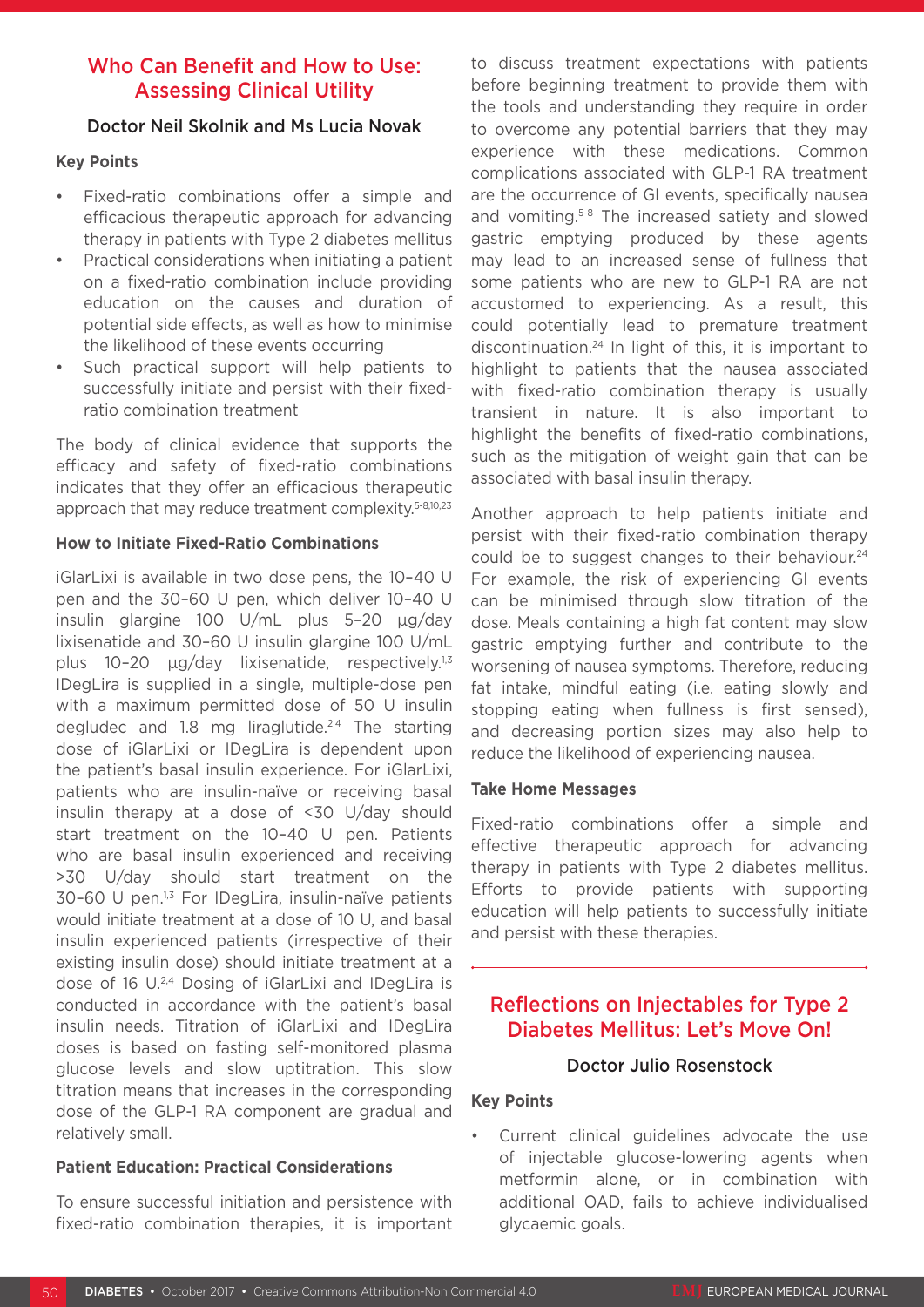- Injectable therapies, including basal insulin and GLP-1 RA, are well established options for the sequential intensification of metformin treatment in patients unable to achieve glycaemic control.
- However, the effectiveness of traditional, injectable therapies may be hindered by factors such as the fear of weight gain or hypoglycaemia with basal insulin therapy, or concerns regarding treatment complexity.
- The recent introduction of the titratable fixed-ratio combinations iGlarLixi and IDegLira signifies the beginning of a new era for injectable therapies in Type 2 diabetes mellitus.
- Titratable fixed-ratio formulations offer a unique therapeutic approach that can deliver the benefits of both a basal inulin and a GLP-1 RA simultaneously, while mitigating basal insulinrelated body weight gain and GLP-1-related GI adverse events, and may potentially replace sequential injectable regimens in the Type 2 diabetes mellitus treatment paradigm.

For many years, the Type 2 diabetes mellitus treatment paradigm has followed a common sequential principle: initiate treatment with metformin and then progressively add therapies according to increasing HbA1c. Indeed, the American Diabetes Association/European Association for the Study of Diabetes joint guidelines advocate metformin as a first-line agent, followed by the potential addition of further oral agents and eventually basal insulin or a GLP-1 RA as a dual or triple therapy, before moving sequentially to basalbolus insulin.25 In addition to initial metformin monotherapy, the American Diabetes Association guidelines also suggest using dual therapy as a first-line treatment in patients with HbA1c ≥9%, before sequentially moving to triple therapy and then combination injectable therapy.<sup>26</sup> The American Association of Clinical Endocrinologists guidelines advocate a more aggressive approach, in which dual therapy is recommended as a first-line treatment if HbA1c is ≥7.5%, while monotherapy with either metformin, GLP-1 RA, or SGLT2 is recommended if HbA1c <7.5%.27 However, the sequential therapeutic approach, as recommended by most clinical guidelines, has failed, mainly due to clinical inertia. Looking forward, it is likely that initial dual therapy will become the standard of care. Furthermore, it is conceivable that initial therapy with a combination of metformin and an SGLT2 inhibitor could become the standard treatment for newly diagnosed Type 2 diabetes mellitus, given

the emerging evidence supporting a cardiovascular benefit of the SGLT2 inhibitor class.28,29

### **Choosing a First Injectable in Oral Antidiabetic Drug Failure**

In order to select the most appropriate first injectable for patients who are not responding to OAD, it is important to consider key learnings generated from the body of clinical evidence available for basal insulins and GLP-1 RA. Single and pooled analyses of treat-to-target trials with insulin glargine 100 U/mL demonstrate the consistent and robust HbA1c-lowering effect of this therapeutic approach.30-33 However, these effects are only achievable through the implementation of consistent and systematic basal insulin titration not often followed in clinical practice. Additional limitations of basal insulin therapy include a low, but persistently elevated, increase in the risk of hypoglycaemia, potential weight gain of ~1–3 kg, and low adherence to titration.<sup>30-33</sup> Analyses from a USA retrospective study conducted in 274,102 patients with Type 2 diabetes mellitus also demonstrated that up to 50–60% of patients receiving insulin glargine 100 U/mL discontinued their therapy after 12 months, irrespective of whether they were insulin experienced or new to insulin therapy (<12 months). Neutral protamine Hagedorn insulin was associated with the lowest rates of treatment persistence.<sup>34</sup>

Head-to-head trials among GLP-1 RA have demonstrated the robust glycaemic efficacy of this class, with HbA1c reductions ranging from approximately 0.6–1.9%.35-40 These studies have also demonstrated substantial body weight reduction associated with GLP-1 RA therapy (ranging from 2.0-2.5 kg).<sup>35-38</sup> However, adherence and persistence with GLP-1 RA is limited by the adverse event profile associated with these therapies. GI adverse events are common with GLP-1 RA, with 18–35% of patients experiencing nausea, 8–12% experiencing vomiting, and 9–14% experiencing diarrhoea. Although nausea and vomiting generally subside in the weeks to months following treatment initiation, a large proportion of patients will discontinue their GLP-1 RA treatment during this preliminary period due to a lack of understanding that these events are transient in nature and the lack of a support system in clinical practice, which is available in randomised clinical trials. Treatment persistence with dulaglutide, exenatide, and liraglutide was evaluated in a 6-month observational study in patients with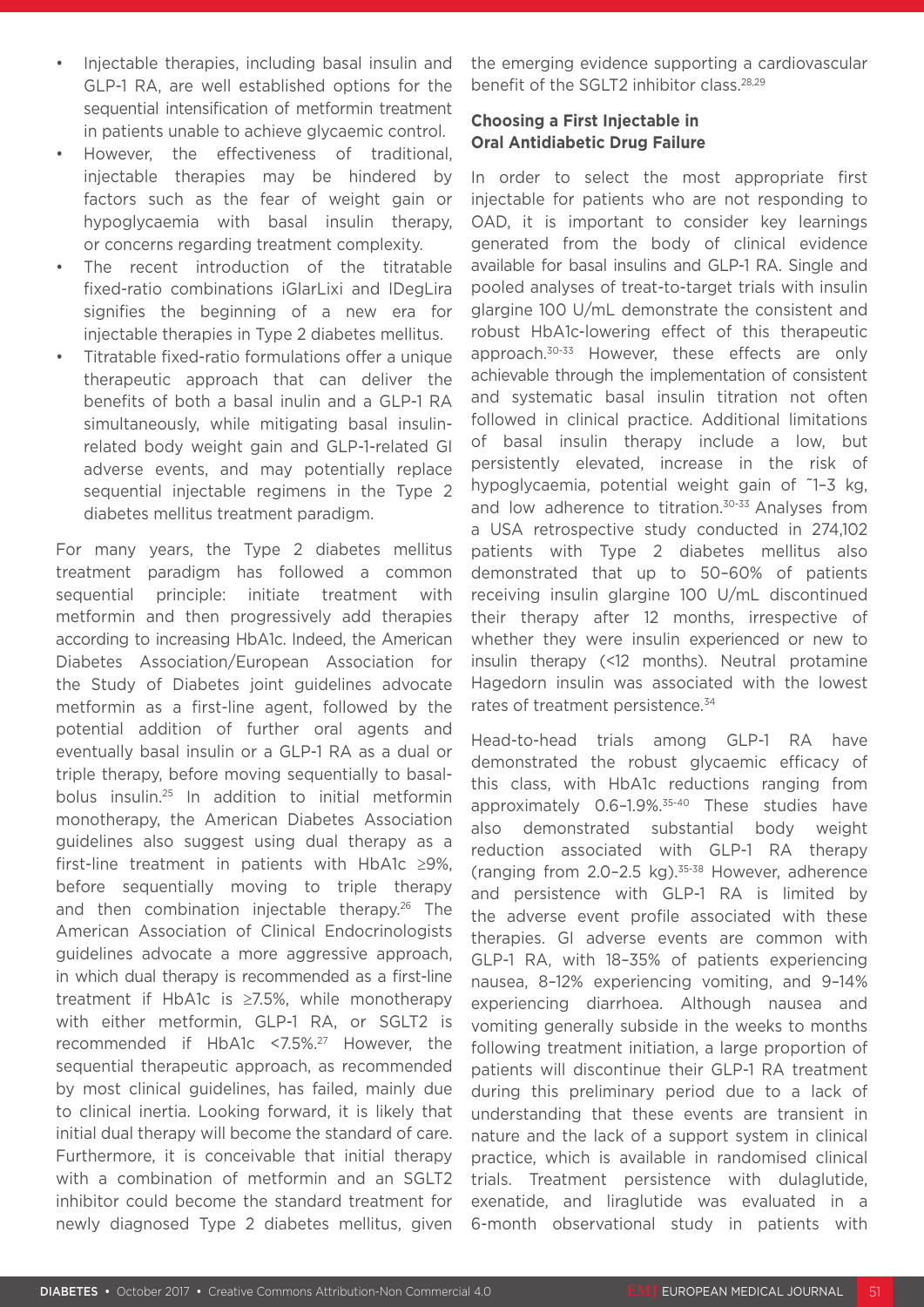Type 2 diabetes mellitus (N=2,470), in which discontinuation was defined as either a 45-day or 60-day gap from the index date of GLP-1 RA initiation to the final day's supply from the last claim of the GLP-1 RA treatment.<sup>39</sup> These analyses showed that higher proportions of patients met the criteria for early discontinuation (no claim for the specified GLP-1 RA within the 45-day gap) compared with delayed discontinuation. Overall, 31–53% of patients discontinued early versus 26–48% who had delayed discontinuation with this trend being present for all three GLP-1 RA evaluated in the study.<sup>39</sup>

#### **Advancing Basal Insulin and Glucagon-like Peptide 1 Receptor Agonists**

Guideline recommendations for the sequential intensification of basal insulin permits the addition of prandial insulin (i.e. basal-bolus) or a GLP-1 RA.25-27 A recent head-to-head study evaluated these prandial treatment options in patients with Type 2 diabetes mellitus inadequately controlled on basal insulin glargine with or without additional OAD. Analyses demonstrated that lixisenatide once daily was associated with similar HbA1c reductions versus insulin glulisine once daily and fairly comparable with thrice daily, when added to insulin glargine as a basal/bolus (final HbA1c: 7.2%, 7.2%, and 7.0%, respectively).<sup>40</sup> Similar findings were demonstrated by a 30-week, randomised, non-inferiority study, which evaluated the addition of a GLP-1 RA (exenatide twice weekly) versus meal-time insulin (lispro three times daily) in patients with Type 2 diabetes mellitus inadequately controlled on basal insulin glargine plus metformin (N=510).<sup>41</sup> At study end, reductions in HbA1c were similar between the exenatide twice weekly and insulin lispro treatment arms (1.1% in both arms), with a final HbA1c of 7.2%.<sup>41</sup> In addition, exenatide twice weekly was associated with substantial body weight reduction (2.5 kg), while meal-time insulin lispro was associated with body weight gain (2.1 kg). Interestingly, evidence from a series of subsequent studies have shown significant reductions in HbA1c and body weight with once-weekly GLP-1 RA; these include once-weekly albiglutide, exenatide, and dulaglutide, which have shown final HbA1c values of 7.7%, 7.6%, and 6.9%, respectively.41-43

Simultaneous intensification with a fixed-ratio combination of basal insulin plus a GLP-1 RA offers an alternative therapeutic option to prandial interventions. Clinical evidence from the LixiLan and DUAL clinical programmes with iGlarLixi and IDegLira, respectively, demonstrated that these titratable fixed-ratio combinations produce robust HbA1c-lowering, mitigation of basal insulin-related body weight gain, and mitigation of GLP-1-related GI adverse events.<sup>5-8</sup>

### **Exploring Sequential Versus Simultaneous Addition of Glucagon-like Peptide 1 Receptor Agonist to Basal Insulin**

The differences in efficacy of titratable fixed-ratio combinations and sequential intensification of treatment in accordance with treatment guidelines has been questioned. However, no head-to-head studies comparing these two treatment regimens have yet been carried out. Therefore, propensity score matching was used as a hypothesisgenerating, exploratory exercise to investigate if titratable fixed-ratio combinations offer a treatment benefit over correctly executed simultaneous intensification.44,45 If sequential intensification was performed systematically, and in accordance with guideline recommendations, it is conceivable that outcomes could be improved. Therefore, propensity score matching was used to indirectly compare simultaneous administration of iGlarLixi in the LixiLan-O trial (n=469) with sequential therapy, starting with initial insulin glargine 100 U/mL therapy for 12 weeks, followed by addition of lixisenatide in the GetGoal Duo-1 trial in patients with Type 2 diabetes mellitus who had failed oral therapy but remained on metformin (n=223).<sup>44</sup> At Week 24, data from 87 matched pairs revealed that iGlarLixi was associated with a significantly greater reduction in HbA1c compared with sequential administration of insulin glargine 100 U/mL and then lixisenatide (final HbA1c 6.4% versus 7.0%, respectively; p<0.0001) in patients with Type 2 diabetes mellitus uncontrolled with OAD (Figure 1).<sup>44</sup> Furthermore, a greater proportion of patients achieved the HbA1c target (<7%) with iGlarLixi versus sequential intensification (79% versus 51%; p<0.0001) (Figure 1).44

Similar results were generated from a propensity score matching analysis of data from the LixiLan-L (n=367) and GetGoal Duo-2 (n=298) trials in patients with Type 2 diabetes mellitus who had failed basal insulin therapy with or without metformin.45 At study end, data from 241 matched pairs revealed that iGlarLixi was associated with a significantly greater reduction in HbA1c compared with sequential administration of insulin glargine 100 U/mL and lixisenatide (final HbA1c: 6.8% versus 7.3%, respectively; p<0.0001).45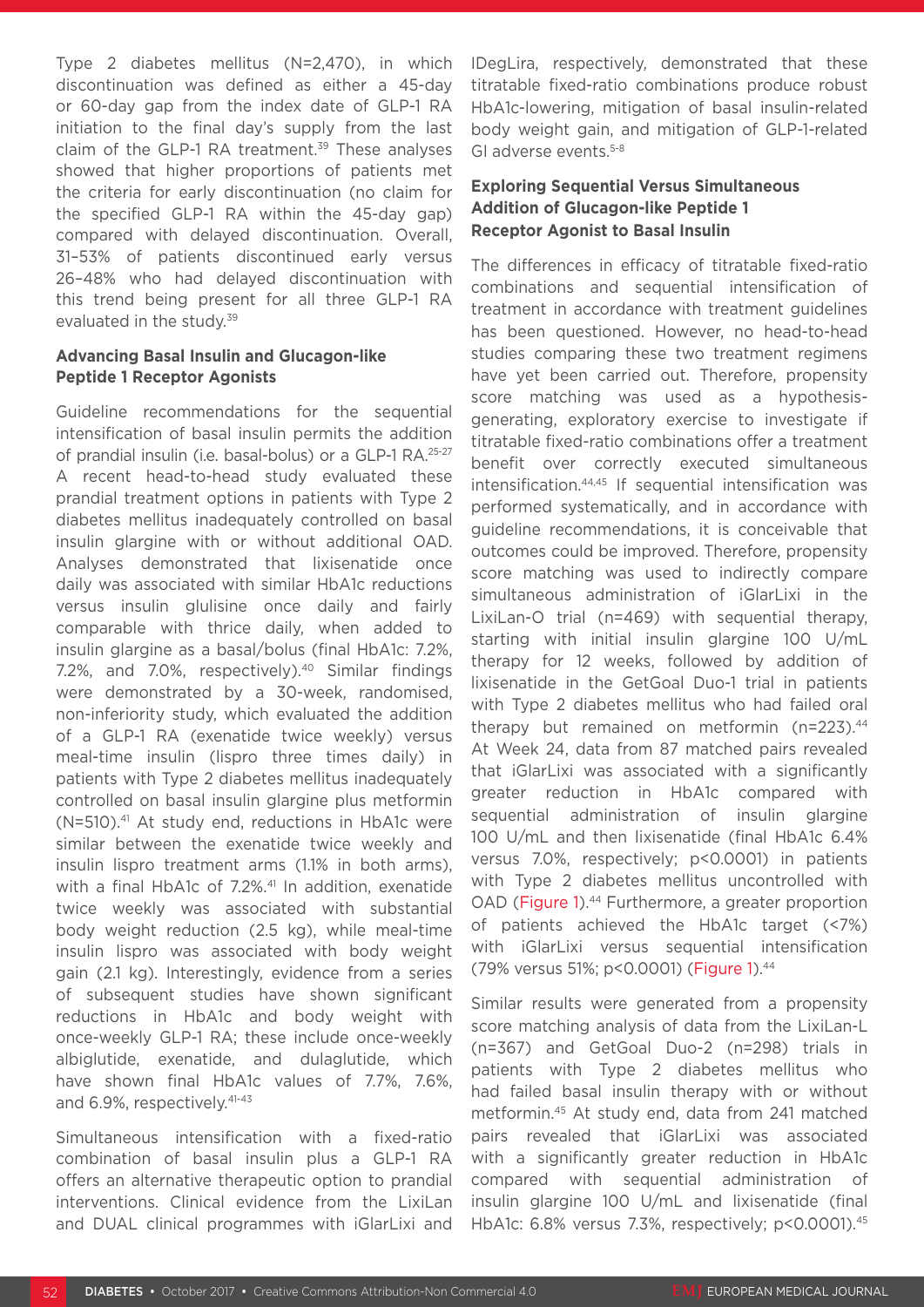

#### Figure 1: HbA1c changes in propensity scored-matched populations.<sup>44</sup>

\*Weighted average of proportion difference between treatment groups from each strata (randomisation strata of HbA1c [<8.0, ≥8.0%]) using Cochran-Mantel-Haenszel weights.

CI: confidence interval; HbA1c: glycated haemoglobin; LS: least squares; SD: standard deviation.

*© 2017 by the American Diabetes Association®; Diabetes June 2017,Volume 66;Suppl 1. Reprinted with permission from the American Diabetes Association®.*

In addition, significantly more patients achieved the HbA1c target (<7%) with iGlarLixi than sequential intensification (62% versus 33%; p<0.0001). These hypothesis-generating, exploratory data are particularly compelling given that this particular patient population is often difficult to treat due to the advanced state of their disease.

#### **Take Home Messages**

There is a growing body of clinical evidence supporting the clinical benefits of simultaneous intensification of therapy with a fixed-ratio combination of basal insulin plus a GLP-1 RA in patients with Type 2 diabetes mellitus. Importantly, these titratable fixed-ratio combinations have the potential to ultimately replace the standard, sequential, injectable regimens that, slowly but surely, will become a thing of the past in the management of Type 2 diabetes mellitus.

# **Conclusions**

Titratable fixed-ratio combinations of basal insulin and a GLP-1 RA are changing the Type 2 diabetes mellitus management paradigm. Current guidelines advocate a sequential approach to treatment. However, an abundance of clinical evidence indicates that significant clinical inertia exists at each intensification step. As a result, many patients fail to achieve their personalised glycaemic goals despite optimised treatment with OAD with or without injectable therapy. Fixed-ratio combinations of basal insulin plus a GLP-1 RA represent an efficacious approach to control both fasting and postprandial glucose, key determinants of glycaemic and clinical outcomes. Clinical evidence from pivotal Phase III trials with the two currently available fixed-ratio combinations, iGlarLixi and IDegLira, have demonstrated their robust HbA1c-lowering effects. Furthermore, the titratable nature of these new formulations according to clinical response and tolerance enables patients to reach levels of glycaemic control with mitigated side effects that are unprecedented in the management of Type 2 diabetes mellitus.

#### REFERENCES

1. SULIQUA. EMA Summary of product characteristics. Available at: www.ema. europa.eu/docs/en\_GB/document\_

library/EPAR\_-\_Product\_Information/ human/004243/WC500224673.pdf. Last accessed: 6 October 2017.

2. XULTOPHY. EMA Summary of product characteristics. Available at: http://www. ema.europa.eu/docs/en\_GB/document\_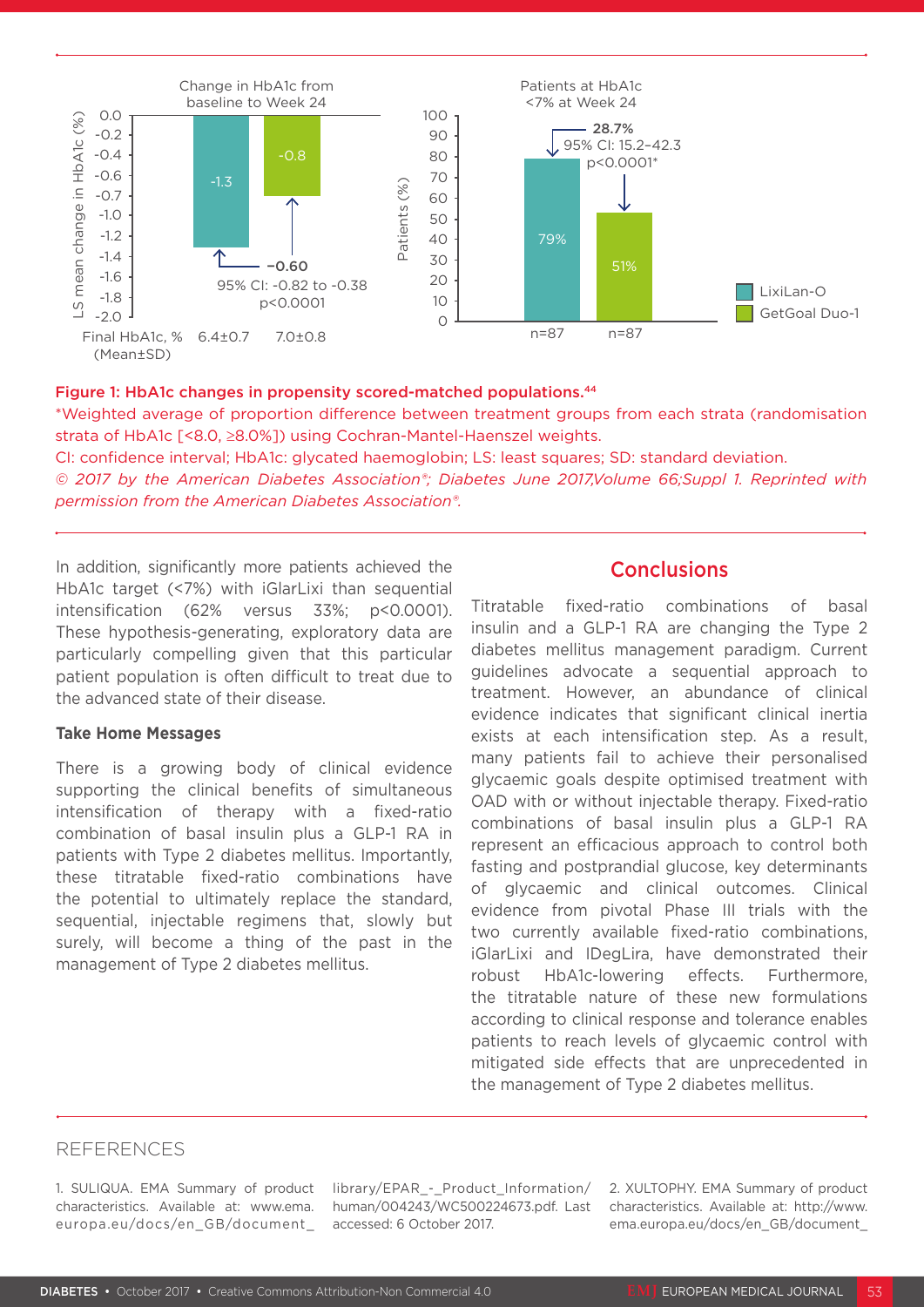library/EPAR\_-\_Product\_Information/ human/002647/WC500177657.pdf. Last accessed: 6 October 2017.

3. SOLIQUA. FDA prescribing information. Available at: www. accessdata.fda.gov/drugsatfda\_docs/ label/2016/208673s000lbl.pdf. Last accessed: 6 October 2017.

4. XULTOPHY. FDA prescribing information. Available at: www. accessdata.fda.gov/drugsatfda\_docs/ label/2016/208583s000lbl.pdf. Last accessed: 6 October 2017.

5. Rosenstock J et al.; LixiLan-O Trial Investigators. Benefits of LixiLan, a titratable fixed-ratio combination of insulin glargine plus lixisenatide, versus insulin glargine and lixisenatide monocomponents in Type 2 diabetes inadequately controlled oral agents: The LixiLan-o randomized trial. Diabetes Care. 2016;39:2026-35. Erratum in: Diabetes Care. 2017;40(6):809.

6. Gough SC et al. Efficacy and safety of a fixed-ratio combination of insulin degludec and liraglutide (IDegLira) compared with its components given alone: Results of a Phase 3, open-label, randomised, 26-week, treat-to-target trial in insulin-naive patients with type 2 diabetes. Lancet Diabetes Endocrinol. 2014;2(11):885-93.

7. Aroda V et al. Efficacy and safety of LixiLan, a titratable fixed-ratio combination of insulin glargine plus lixisenatide in Type 2 diabetes inadequately controlled on basal insulin and metformin: The LixiLan-l randomized trial. Diabetes Care. 2016;39(11):1972-80.

8. Buse JB et al. Contribution of liraglutide in the fixed-ratio combination of insulin degludec and liraglutide (IDegLira). Diabetes Care. 2014;37(11): 2926-33.

9. de Pablos-Velasco P et al. Current level of glycaemic control and its associated factors in patients with type 2 diabetes across Europe: Data from the PANORAMA study. Clin Endocrinol (Oxf). 2014;80(1):47-56.

10. Khunti K et al. Clinical inertia in people with Type 2 diabetes: A retrospective cohort study of more than 80,000 people. Diabetes Care. 2013;36(11):3411-7.

11. Riddle MC. Basal glucose can be controlled, but the prandial problem persists- it's the next target! Diabetes Care. 2017;40(3):291-300.

12. DECODE study group. Glucose tolerance and mortality: Comparison of WHO and American Diabetes Association diagnostic criteria. The DECODE study group. European Diabetes Epidemiology Group. Diabetes Epidemiology: Collaborative analysis Of Diagnostic criteria in Europe. Lancet. 1999;354(9179):617-21.

13. Hanefield M et al. Risk factors for

myocardial infarction and death in newly detected NIDDM: The Diabetes Intervention Study, 11-year follow-up. Diabetologia. 1996;39(12):1577-83.

14. Barrett-Connor, E Ferrara A. Isolated postchallenge hyperglycemia and the risk of fatal cardiovascular disease in older women and men. The Rancho Bernardo Study. Diabetes Care. 1998; 21(8):1236-9.

15. Balkau B et al. High blood glucose concentration is a risk factor for mortality in middle-aged nondiabetic men. 20-year follow-up in the Whitehall Study, the Paris Prospective Study, and the Helsinki Policemen Study. Diabetes Care. 1998;21(3):360-7.

16. Balena R et al. Combination therapy with GLP-1 receptor agonists and basal insulin: A systematic review of the literature. Diabetes Obes Metab. 2013; 15(69):485-502.

17. Wang Z et al. Dose-response effects of insulin glargine in Type 2 diabetes. Diabetes Care. 2010;33(7):1555-60.

18. Davies M et al. iGlarLixi fixed-ratio combination in patients with HbA1c >9%: LixiLan-O subgroup analysis. Abstract 137-LB. American Diabetes Association, 11 June, 2017.

19. Russell-Jones D et al. Iglarlixi fixedratio combination vs. insulin glargine and lixisenatide in patients with T2DM treated previously with two oral antidiabetics: LixiLan-O subgroup analysis. Abstract 134-LB. American Diabetes Association, 11 June, 2017.

20. Punthakee Z et al. Durable change in glycaemic control following intensive management of Type 2 diabetes in the ACCORD clinical trial. Diabetologia 2014; 57(10):2030-7.

21. Mauricio D et al. Glycaemic control and hypoglycaemia burden in patients with Type 2 diabetes initiating basal insulin in Europe and the USA. Diabetes Obes Metab. 2017;19(8):1155-64.

22. Frias JP et al. Shorter time to glycemic control with fixed-ratio combination of insulin glargine and lixisenatide compared with insulin glargine treatment alone. Abstract 1084-P. American Diabetes Association, 11 June, 2017.

23. Khunti K et al. Clinical inertia with regard to intensifying therapy in people with Type 2 diabetes treated with basal insulin. Diabetes Obes Metab. 2016; 18(4):401-9.

24. Kruger DF et al. Understanding GLP-1 analogs and enhancing patients success. Diabetes Educ. 2010;36(suppl 3):S44-72.

25. Inzucchi SE et al. Management of hyperglycaemia in type 2 diabetes: A patient-centered approach. Position statement of the American Diabetes Association (ADA) and the European Association for the Study of Diabetes

(EASD). Diabetologia. 2012;55(6):1577-96.

26. American Diabetes Association. Pharmacologic Approaches to Glycemic Treatment. Standards of Medical Care. 2017. Available at http://care. diabetesjournals.org/content/diacare/ suppl/2016/12/15/40.Supplement\_1. DC1/DC\_40\_S1\_final.pdf. Last accessed: 9 October 2017.

27. Garber AJ et al. Consensus statement by the American Association of Clinical Endocrinologists and American College of Endocrinology on the comprehensive Type 2 diabetes management algorithm – 2017 executive summary. Endocrine Practice. 2017;23(2):207-38.

28. Zinman B et al. Empagliflozin, cardiovascular outcomes, and mortality in Type 2 diabetes. N Engl J Med. 2015; 373(22):2117-28.

29. Neal B et al. Canagliflozin and cardiovascular and renal events in Type 2 diabetes. N Engl J Med. 2017;377(7) 644–57.

30. Aschner P et al. Insulin glargine versus sitagliptin in insulin-naive patients with Type 2 diabetes mellitus uncontrolled on metformin (EASIE): A multicentre, randomised open-label trial. Lancet. 2012; 379(9833):2262-9.

31. Meneghini L et al. Improved glycemic control with insulin glargine versus pioglitazone as add-on therapy to sulfonylurea or metformin in patients with uncontrolled Type 2 diabetes mellitus. Endocr Pract. 2010;16(4):588-99.

32. Swinnen SG et al. A 24-week, randomized, treat-to-target trial comparing initiation of insulin glargine once-daily with insulin detemir twicedaily in patients with type 2 diabetes inadequately controlled on oral glucoselowering drugs. Diabetes Care. 2010; 33(6):1176-8.

33. Gerstein HC et al. A randomized trial of adding insulin glargine vs. avoidance of insulin in people with Type 2 diabetes on either no oral glucose-lowering agents or submaximal doses of metformin and/or sulphonylureas. The Canadian INSIGHT (Implementing New Strategies with Insulin Glargine for Hyperglycaemia Treatment) Study. Diabet Med. 2006; 23(7):736-42.

34. Wei W et al. Benchmarking insulin treatment persistence among patients with Type 2 diabetes across different U.S. payer segments. J Manag Care Spec Pharm. 2017;23(3):278-90.

35. Buse JB et al. Liraglutide once a day versus exenatide twice a day for type 2 diabetes: A 26-week randomised, parallel-group, multinational, open-label trial (LEAD-6). Lancet. 2009;374(9683): 39-47.

36. Drucker DJ et al. Exenatide once weekly versus twice daily for the